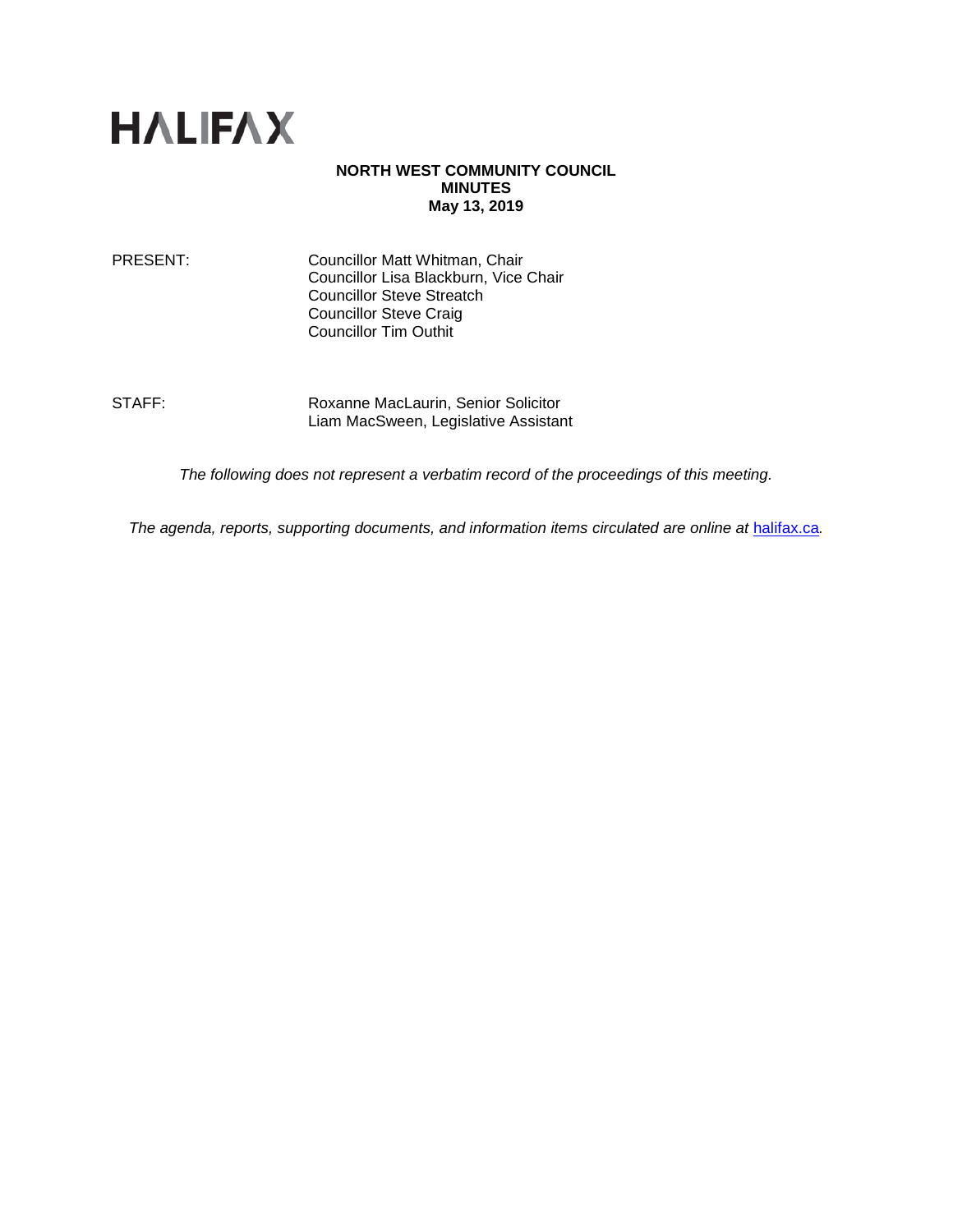*The meeting was called to order at 7:00 p.m. and adjourned at 9:22 p.m.*

# **1. CALL TO ORDER**

Councillor Matt Whitman, Chair called the meeting to order at the Bedford-Hammonds Plains Community Centre, 202 Innovation Drive, Bedford.

## **2. APPROVAL OF MINUTES – March 11, 2019**

MOVED by Councillor Blackburn, seconded by Councillor Outhit

## **THAT the minutes of March 11, 2019 be approved as circulated.**

## **MOTION PUT AND PASSED.**

## **3. APPROVAL OF THE ORDER OF BUSINESS AND APPROVAL OF ADDITIONS AND DELETIONS**

## Additions:

Item No. 16.1 Hammonds Plains Community Centre Area Rate Request

MOVED by Councillor Outhit, seconded by Councillor Blackburn

## **THAT the agenda be approved as amended.**

Two-third majority vote required.

## **MOTION PUT AND PASSED.**

- **4. BUSINESS ARISING OUT OF THE MINUTES – NONE**
- **5. CALL FOR DECLARATION OF CONFLICT OF INTERESTS – NONE**
- **6. MOTIONS OF RECONSIDERATION – NONE**
- **7. MOTIONS OF RESCISSION – NONE**
- **8. CONSIDERATION OF DEFERRED BUSINESS – NONE**
- **9. NOTICES OF TABLED MATTERS – NONE**
- **10. HEARINGS**

### **10.1 PUBLIC HEARINGS**

### **10.1.1 Case 21873: Rezoning of 425 and 435 Hammonds Plains Road, Bedford**

The following was before Community Council:

- A staff recommendation/information report dated January 11, 2019
- A memorandum from the North West Planning Advisory Committee dated October 4, 2018
- A staff presentation dated May 13, 2019

Meaghan Bacchus, Planner II provided a presentation on Case 21873.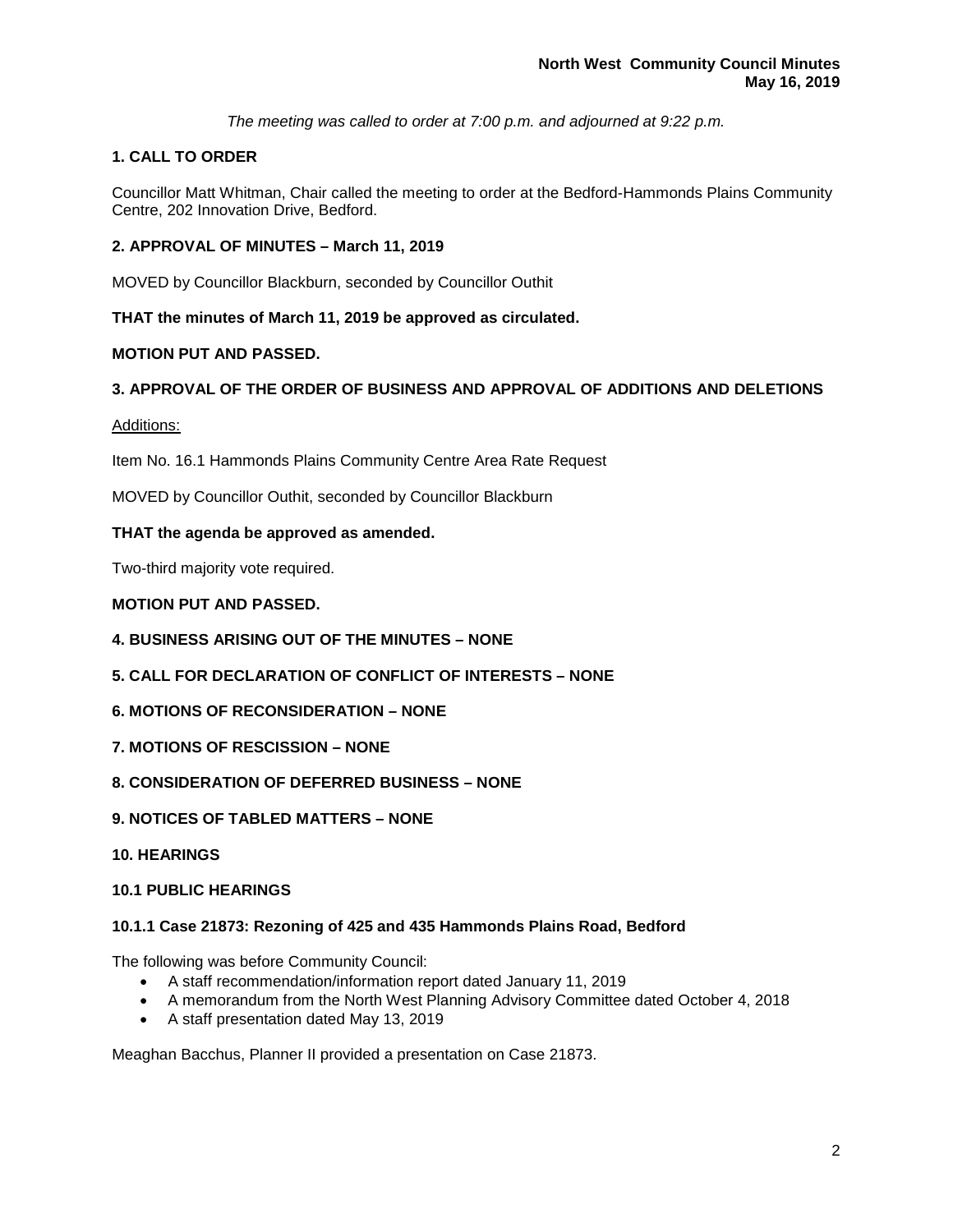In response to a question from North West Community Council, Bacchus advised that if the applicant chose to expand student residences on site, it would be considered a non-conforming use that is subject to a Land Use By-law amendment.

Councillor Whitman read the rules of procedures respecting public hearings, opened the public hearing and invited the applicant to address North West Community Council.

As the applicant for this matter is the Halifax Regional Municipality, the applicant chose not to address North West Community Council.

Councillor Whitman called three times for members of the public to address North West Community Council; there were no members present.

MOVED by Councillor Outhit, seconded by Councillor Streatch

### **THAT the Public Hearing close.**

### **MOTION PUT AND PASSED.**

MOVED by Councillor Outhit, seconded by Councillor Blackburn

#### **THAT That North West Community Council:**

**1. Adopt the amendment to Schedule A – Zoning Map of the Land Use By-law for Bedford, as set out in Attachment A of the staff report dated January 11, 2019.**

**2. Approve, by resolution, the proposed Discharge Agreement, which shall be substantially of the same form as set out in Attachment B of the staff report dated January 11, 2019; and 3. Require the Discharge Agreement be signed by the property owner within 120 days, or any extension thereof granted by Council on request of the property owner, from the date of final approval by Council and any other bodies as necessary, including applicable appeal periods, whichever is later; otherwise this approval will be void and obligations arising hereunder shall be at an end.**

### **MOTION PUT AND PASSED.**

### **10.2 VARIANCE APPEAL HEARINGS**

**10.2.1 Case 21410: Appeal of Variance Approval - 21 Mandaville Drive, Middle Sackville** The following was before Community Council:

- A staff recommendation report dated October 18, 2018
- A staff presentation dated May 13, 2019
- Correspondence from Brenda Dean dated May 13, 2019

Connie Sexton, Development Officer provided a presentation on Case 21410.

Councillor Whitman read the rules of procedures respecting Variance Appeal Hearings and invited the appellant to address North West Community Council.

**Brenda Dean, Appellant** of 17 Mandaville Drive, gave a presentation on Case 21440. Dean provided commentary with respect to the impact of the neighbouring garage on 17 Mandaville Drive, advising that the excavation which took place during the time construction, has caused erosion issues over time. Dean further noted that the level of erosion has been exacerbated by water run off from the roof of the garage which has affected the safety, enjoyment, and value of the property. Dean commented that construction crews are unable to construct an adequate retaining wall between the two properties due to lack of access, caused by the current location of the garage. Dean stated that HRM staff had erred in the issuance of the original variance in 1997 and did not adequately follow up with the property owner during construction. Dean concluded by noting that the responsibility to respect property boundaries and the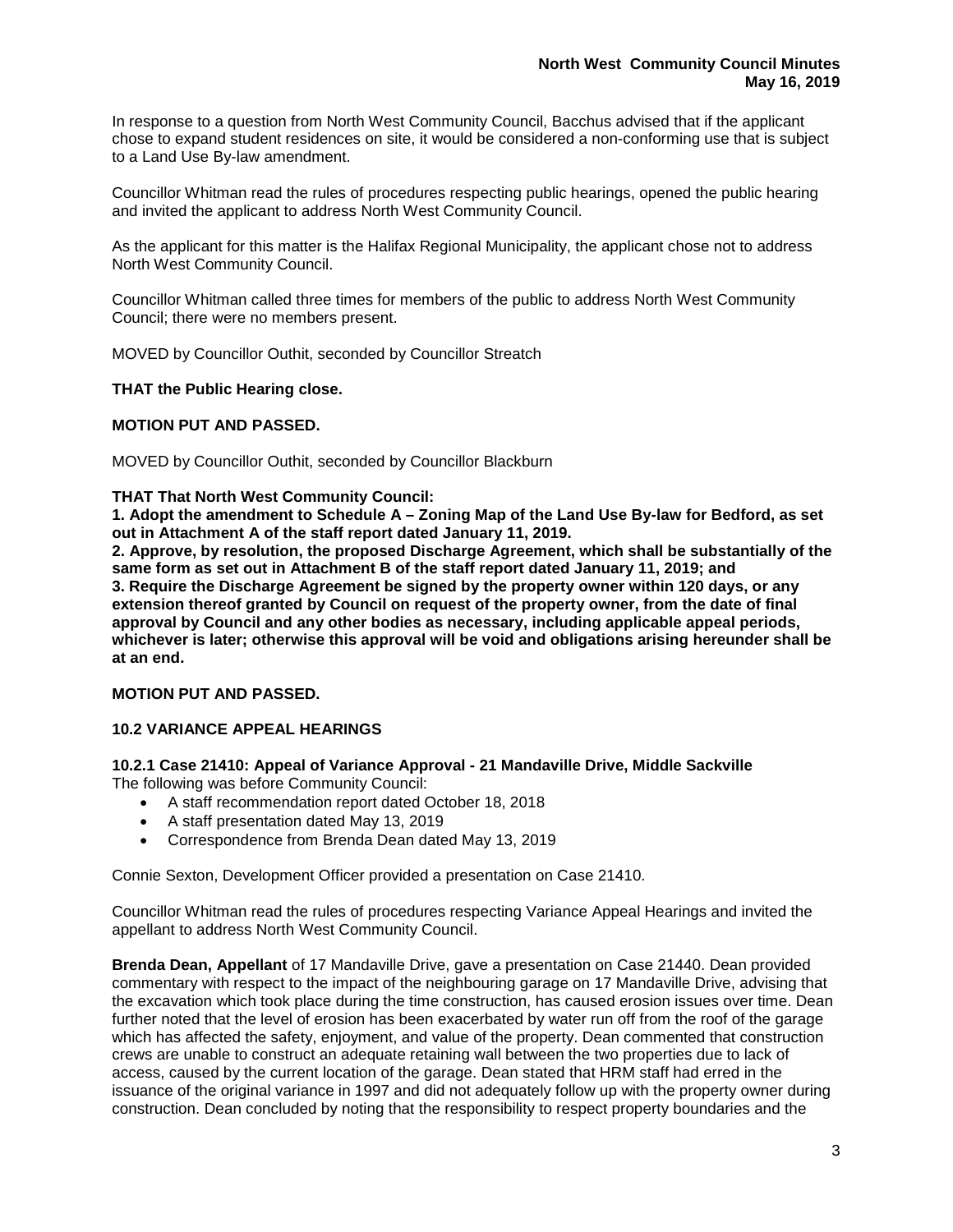intent of the Land-Use By-law ultimately lies the property owner and encouraged North West Community Council not to grant the variance.

In response to questions from Council, Dean clarified that the garage was not in existence when the home was purchased and the remaining space between the garage and property is not safe of accessible due to the erosion.

North West Community Council viewed photos via Google Street view of the neighbouring properties including the slope and grade of the neighbouring properties.

**Janice Sutcliffe** of 21 Mandaville Drive, Property Owner, advised that the necessary permits were obtained from the municipality in 1997 when the garage was constructed and noted that the noncompliance with the original variance was only made aware to the property owners after the 2017 survey study was conducted by the appellant. At that time, Sutcliffe was advised by HRM staff to apply for an additional variance to bring the garage into compliance. Sutcliffe noted that the garage had been in place for many years without a complaint.

In response to a question from North West Community Council, Sutcliffe advised that a contractor had constructed the garage and was aware of the original variance granted in 1997 at the time of construction.

In response to a follow up question, Sutcliffe advised that the only instance of erosion in recent memory was likely caused by downspout extensions installed at 17 Mandaville Drive which lead to the movement of soil in the partition between the properties. Sutcliffe further advised that at the time of construction, a drainage system was installed near the garage to capture and drain any water overflow from the gutters that may occur.

Roxanne MacLaurin, Senior Solicitor, advised that a decision by North West Community Council on the variance for Case 21410 will not impact any civil litigation that may be currently underway between the property owners.

MOVED by Councillor Blackburn, seconded by Councillor Streatch

### **THAT North West Community Council allow the appeal.**

### **MOTION PUT AND DEFEATED.**

### **11. CORRESPONDENCE, PETITIONS & DELEGATIONS**

### **11.1 Correspondence**

The Legislative Assistant noted correspondence received for agenda item 10.2.1. This correspondence was distributed to North West Community Council.

### **11.2 Petitions – NONE**

### **11.3 Presentation – NONE**

### **12. INFORMATION ITEMS BROUGHT FORWARD**

### **12.1 Information report from the Director of Planning and Development dated January 7, 2019 re: Bedford West Water Quality Status Update – Fall 2018**

The following was before Community Council:

• A staff information report dated January 7, 2019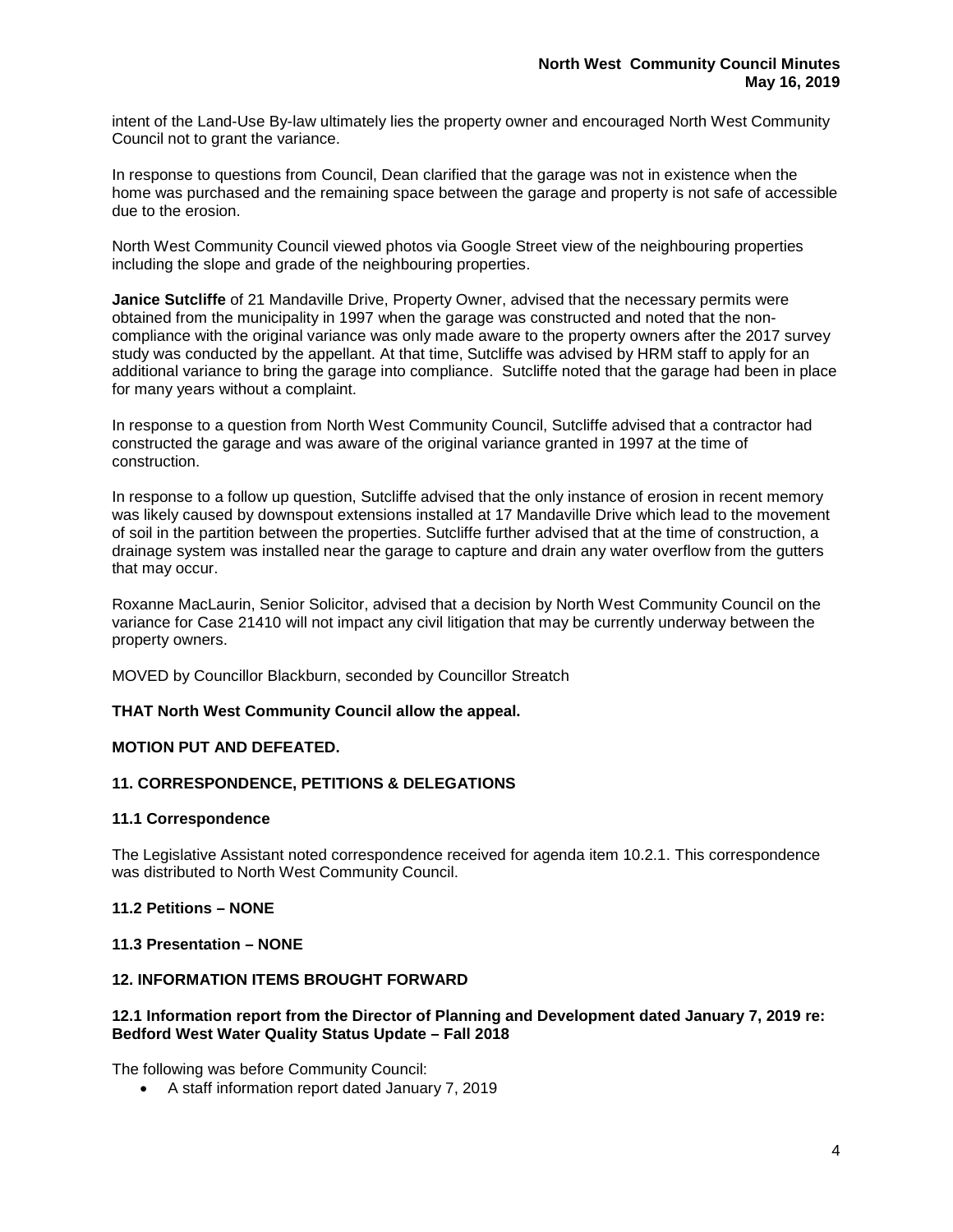Cameron Deacoff, Environmental Performance Officer gave an overview of the staff information report dated January 7, 2019.

In response to questions from North West Community Council, Deacoff advised that there is no policy direction set by HRM respecting environmental remediation outside of water quality testing for phosphorus. Deacoff provided further clarification on operating budget money set aside for the study of a potential monitoring project to determine municipal interests and what HRM should be doing with water quality testing.

## **13. REPORTS**

### **13.1 STAFF**

### **13.1.1 Case 18276: Development Agreement for 74 Union Street, Bedford**

The following was before Community Council:

- A staff recommendation report dated March 7, 2019
- A memorandum from the North West Planning Advisory Committee dated April 6, 2018
- A staff presentation dated May 13, 2019

Thea Langille, Principle Planner, provided a presentation on Case 18276.

MOVED by Councillor Outhit, seconded by Councillor Streatch

**THAT North West Community Council give notice of motion to consider the proposed development agreement, as set out in Attachment A of the staff report dated March 7, 2019, to allow a residential development comprising of 12 townhouse units at 74 Union Street, Bedford, and schedule a public hearing.**

In rendering its decision, North West Community identified the following rational for defeating the staff recommendation as outlined in the March 7, 2019 staff report:

- Site conditions including the lack of a second access point to the subject property;
- Proximity to an existing floodplain;
- Land Use compatibility (Townhouses as opposed to Single Family Homes);
- Traffic concerns;

*.*

• Shared access driveways and concerns with ongoing future maintenance.

### **MOTION PUT AND DEFEATED.**

### **13.1.2 Case 19694: Amending Development Agreement for Coulter Crescent, Oakfield**

The following was before Community Council:

- A staff recommendation report dated March 18, 2019
- A staff presentation dated May 13, 2019

Thea Langille, Principle Planner provided a presentation on Case 19694.

MOVED by Councillor Streatch, seconded by Councillor Outhit

**THAT North West Community Council give notice of motion to consider the proposed amending agreement, as set out in Attachment A of the staff report dated March 18, 2019, to reconfigure existing vacant lands within the bounds of the existing development agreement and add 23.8 hectares of land to allow an additional 23 lots off Coulter Crescent, Oakfield and schedule a public hearing.**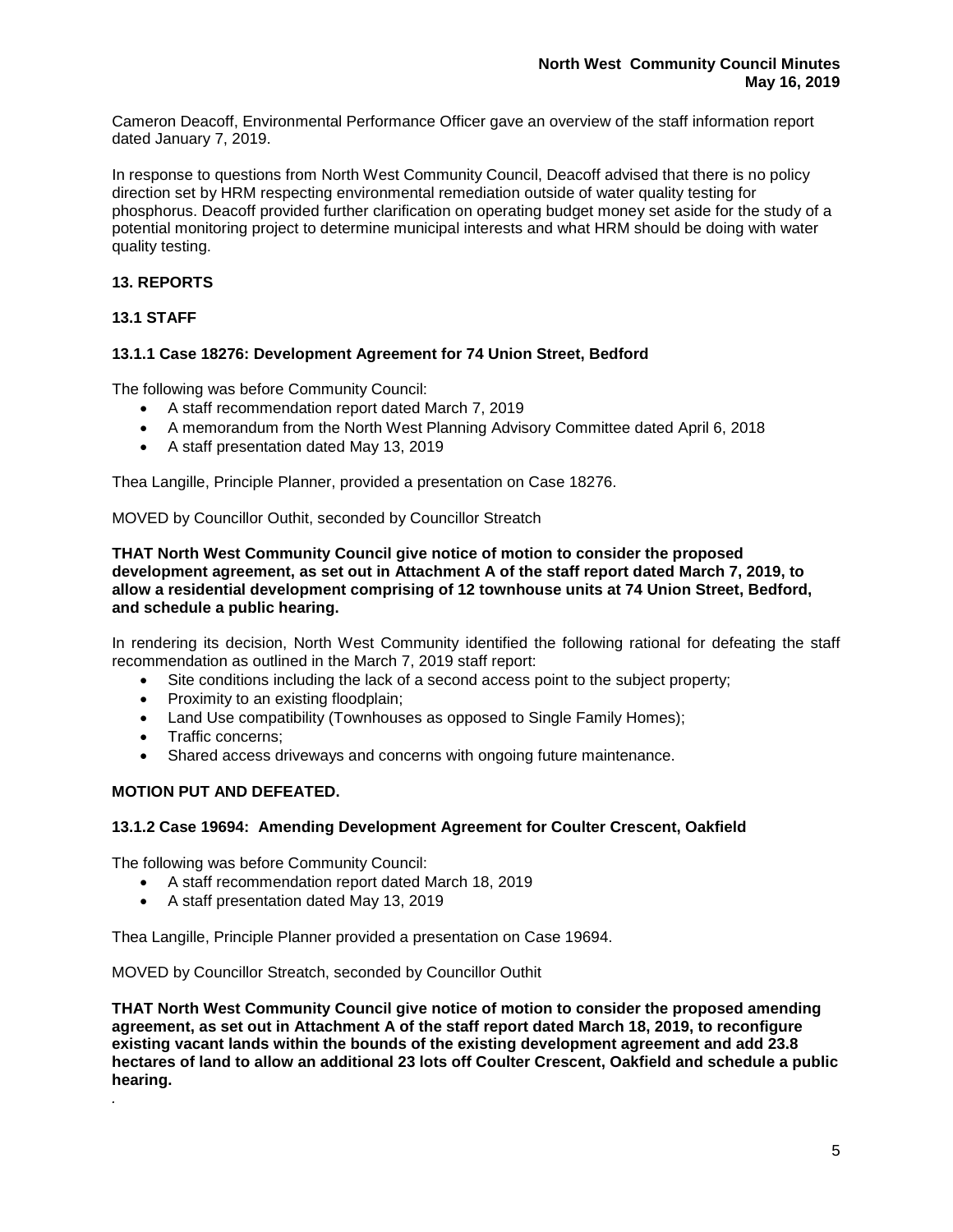### **MOTION PUT AND PASSED.**

### **13.1.3 Staff Presentation – Update on Regional Centre Secondary Municipal Planning Strategy and Land Use By-law (Package A)**

The following was before Community Council:

• A staff presentation dated May 13, 2019.

Eric Lucic, Manager of Regional Planning, Ross Grant, Planner I and Mark Innes, Planner II provided a presentation an update presentation on the Regional Centre Secondary Municipal Planning Strategy and Land Use By-law (Package A) and responded to questions from North West Community Council.

### **13.2. MEMBERS OF NORTH WEST COMMUNITY COUNCIL**

### **13.2.1 Councillor Whitman - Hammonds Plains Common Area Rate Funding Request – Landscaping for Hammonds Plains Consolidated School**

The following was before Community Council:

• A North West Community Council consideration form from Councillor Whitman dated May 13, 2019

MOVED by Councillor Blackburn, seconded by Councillor Streatch

**THAT North West Community Council recommend that Halifax Regional Council authorize a one time contribution of \$36,794.25 from the Hammonds Plains Area Rate surplus to the Hammonds Plains Consolidated School Parent Teacher Association to landscape the school grounds.**

### **MOTION PUT AND PASSED.**

### **14. MOTIONS – NONE**

### **15. IN CAMERA (IN PRIVATE) – NONE**

### **16. ADDED ITEMS**

### **16.1 Hammonds Plains Community Centre Area Rate Request**

The following was before Community Council:

• A staff recommendation report dated February 25, 2019

MOVED by Councillor Blackburn, seconded by Councillor Whitman

**THAT North West Community Council recommend that Halifax Regional Council**

**1. approve financial support for the recapitalization of the Hammonds Plains Community Centre with \$150,000 in funding from the Hammonds Plains Common Area Rate to be allocated by March 31, 2021; and,**

**2. Direct the Chief Administrative Officer to direct staff to only release funds to the contractor when:**

**(a) the amounts are invoiced to Hammonds Plains Community Centre; and**

**(b) payment of invoice has approved by either Hammonds Plains Community Centre Board or a person authorized by the Board to approve it.**

**MOTION PUT AND PASSED.**

**17. NOTICES OF MOTION – NONE**